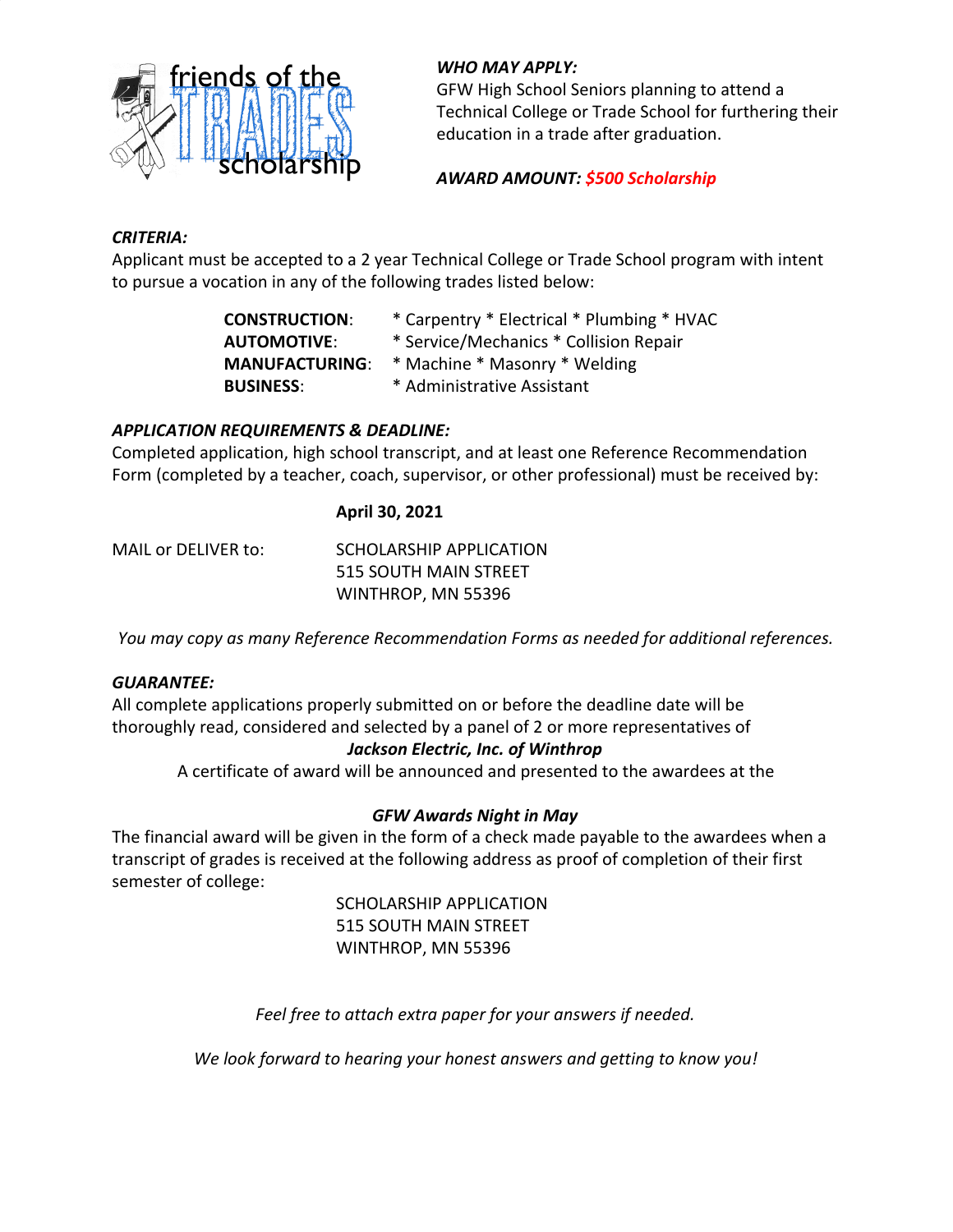#### FRIENDS OF THE TRADES SCHOLARSHIP APPLICATION

| <b>NAME:</b><br><b>ADDRESS:</b>                                                                                                      | <u> 1990 - Johann John Stone, mars et al. (</u> | <b>EMAIL:</b>                                                                                                         |  |
|--------------------------------------------------------------------------------------------------------------------------------------|-------------------------------------------------|-----------------------------------------------------------------------------------------------------------------------|--|
| <b>GRADUATION DATE:</b> ________________________GPA: ______________(Grades will NOT be a deciding factor)<br><b>COURSES STUDIED:</b> |                                                 | <u> 1989 - Johann Stoff, deutscher Stoff, der Stoff, der Stoff, der Stoff, der Stoff, der Stoff, der Stoff, der S</u> |  |
| NUMBER OF REFERENCE RECOMMENDATION FORMS ATTACHED: ___________<br>(Feel free to make as many copies of the form as needed)           |                                                 |                                                                                                                       |  |
| <b>COLLEGE ATTENDING:</b><br><b>ADDRESS:</b>                                                                                         |                                                 |                                                                                                                       |  |
| What trade are you planning to study?                                                                                                |                                                 |                                                                                                                       |  |
| Why do you have an interest in this trade?                                                                                           |                                                 |                                                                                                                       |  |
| Did any of your high school classes or teachers help influence your choice of trades to pursue?                                      |                                                 |                                                                                                                       |  |
| Why do YOU feel this trade is a good fit for you?                                                                                    |                                                 |                                                                                                                       |  |
| Do you have any work experience? This may include community involvement, service work, etc.                                          |                                                 |                                                                                                                       |  |
|                                                                                                                                      |                                                 |                                                                                                                       |  |
| What is YOUR idea of good work ethics?                                                                                               |                                                 |                                                                                                                       |  |
|                                                                                                                                      |                                                 |                                                                                                                       |  |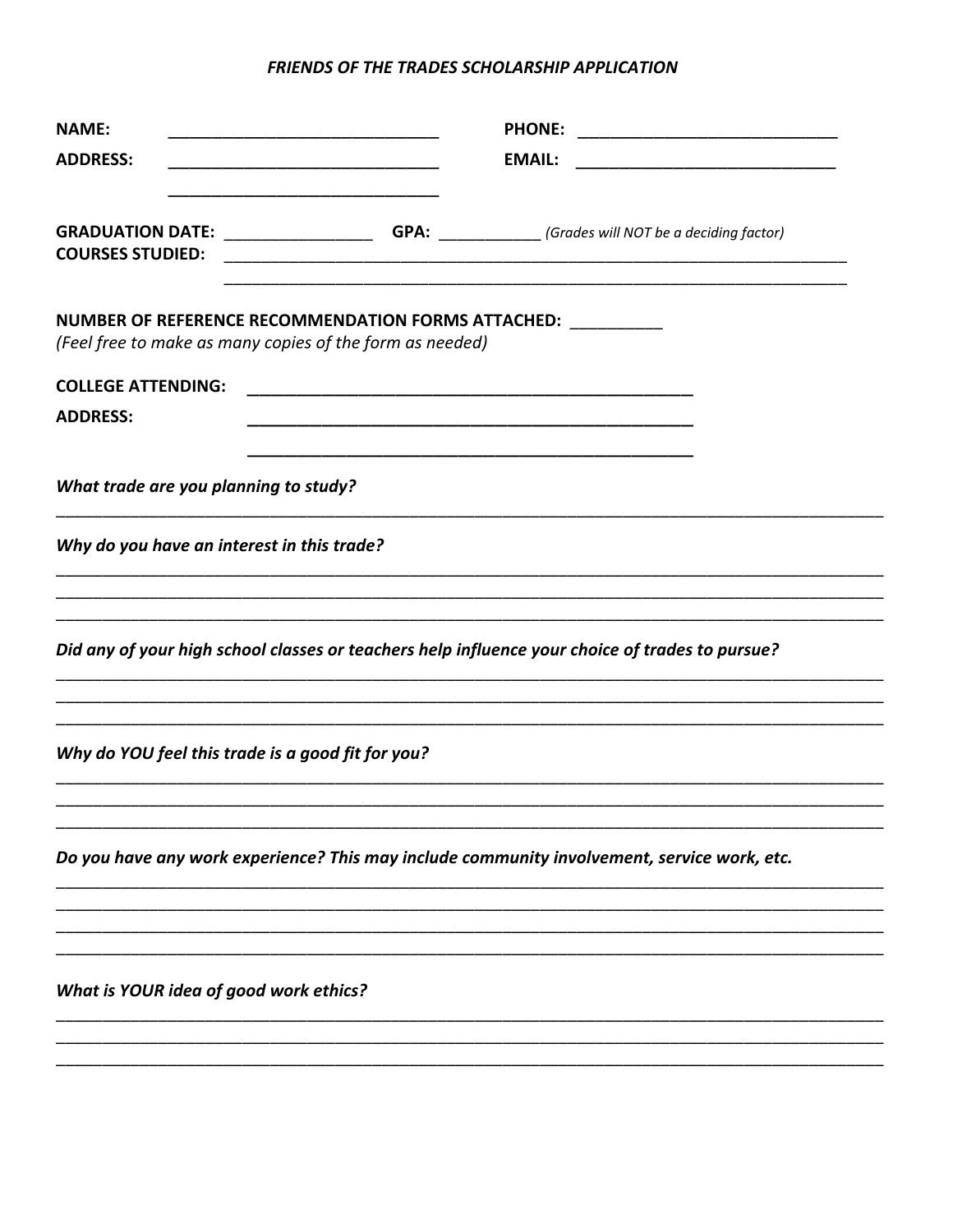#### FRIENDS OF THE TRADES SCHOLARSHIP APPLICATION

Where is your ideal job location?

What is one of your goals after completing your trade school education?

What is your "10 Year Plan"? Speak freely and openly, in your own words.



I hereby submit this application as completed truthfully, in my own words, and to the best of my knowledge.